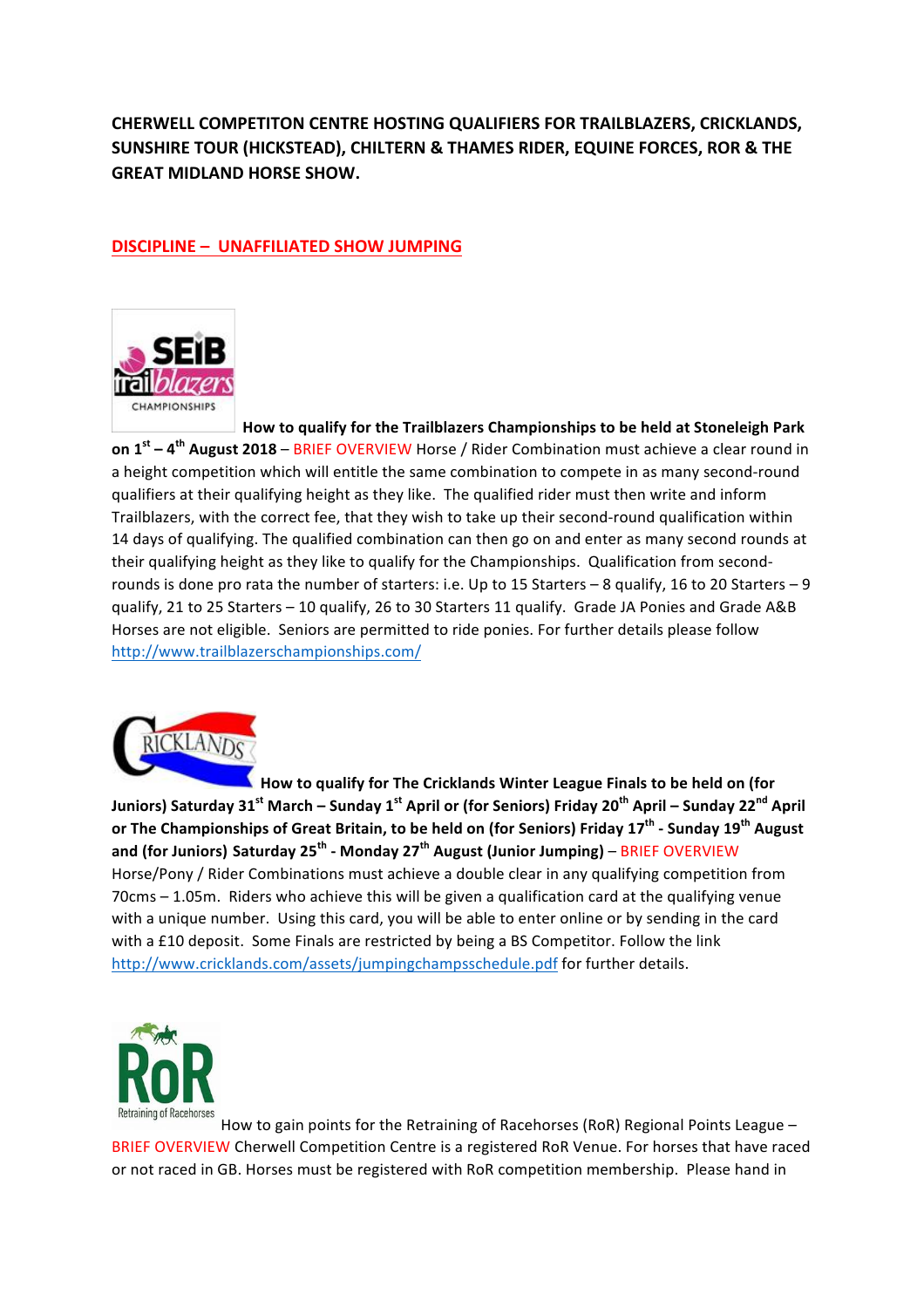your Performance Score Sheet to the show secretary to mark. Current League runs until 30<sup>th</sup> April 2018. Top 10 from each Regions League will qualify for the RoR National Championships to be held at Aintree in August 2018. Next League period commences  $1<sup>st</sup>$  May 2018 – 30<sup>th</sup> April 2019. See http://www.ror.org.uk/competitions-series/regional-leagues/ for further details.

RoR Regional League Points are available on all Unaffiliated Show Jumping dates held at Cherwell **Competition Centre.**



#### **How to qualify for the SUNSHINE**

**TOUR SHOW JUMPING CHAMPIONSHIPS being held on Thursday 13th, Friday 14th, Saturday 15th & Sunday 16th September at the All England Showground, Hickstead. – BRIEF OVERVIEW Qualifying** period  $1^{st}$  January 2018 – 22<sup>nd</sup> July 2018. There are 3 Tours – Mini Tour for Beginners, Small Tour for those jumping smaller heights and Grand Tour for the more experienced rider. Firstly, competitors must log on to http://sunshinetour.co.uk/championships/show-jumping/ to check eligibility and then download a personal qualifier form. To qualify, combinations must be placed  $1<sup>st</sup> - 4<sup>th</sup>$  in one of the qualifying competitions. You'll then be given a qualifier card with a unique qualification number on it. Or you can use your personal Qualifier Form. You then must Record your qualification using the unique number on your card see http://sunshinetour.co.uk/record-qualification/ Horse / Rider combinations can qualify and compete in up to four championship classes.

**Dates of 2018 Qualifiers at Cherwell Competition Centre – 6<sup>th</sup> Jan, 3<sup>rd</sup> Feb. 17<sup>th</sup> Feb. 10<sup>th</sup> Mar. 22<sup>nd</sup> Apr, 12th May, 9th Jun & 7TH Jul.**



**How to qualify for the Chiltern & Thames Spring** 

**Championships to be held at Bury Farm on Sun 25<sup>th</sup> March 2018 – BRIEF OVERVIEW Qualifying competitions are held at - Mini 65cms** (open to all horse/pony and rider combinations who have not won any notional money BS on the date of the show at which they qualified), **Novice 75cms** (open to all horse/pony and rider combinations who have not won more than £50 notional BS on the date of the show at which they qualified), **Small Open 85cms** & **Open 95cms.** To qualify combinations must be placed  $1^{st} - 3^{rd}$  i.e. 6 per class (3 horses and 3 ponies) If first, second and third places do not have a membership number, the qualification can pass down the line as far as 5th place. All horses and ponies must go clear in the first round in order to qualify. Riders must buy their membership numbers from C&T Rider prior to the competition at a cost of £20 when purchased on line by visiting

www.chilternrider.co.uk/Membership/showmembers 2016. Riders cannot qualify if they do not have a CTR membership number.

**Dates of 2018 Qualifiers at Cherwell Competition Centre – 6<sup>th</sup> Jan, 3<sup>rd</sup> Feb, 17<sup>th</sup> Feb & 10<sup>th</sup> Mar.**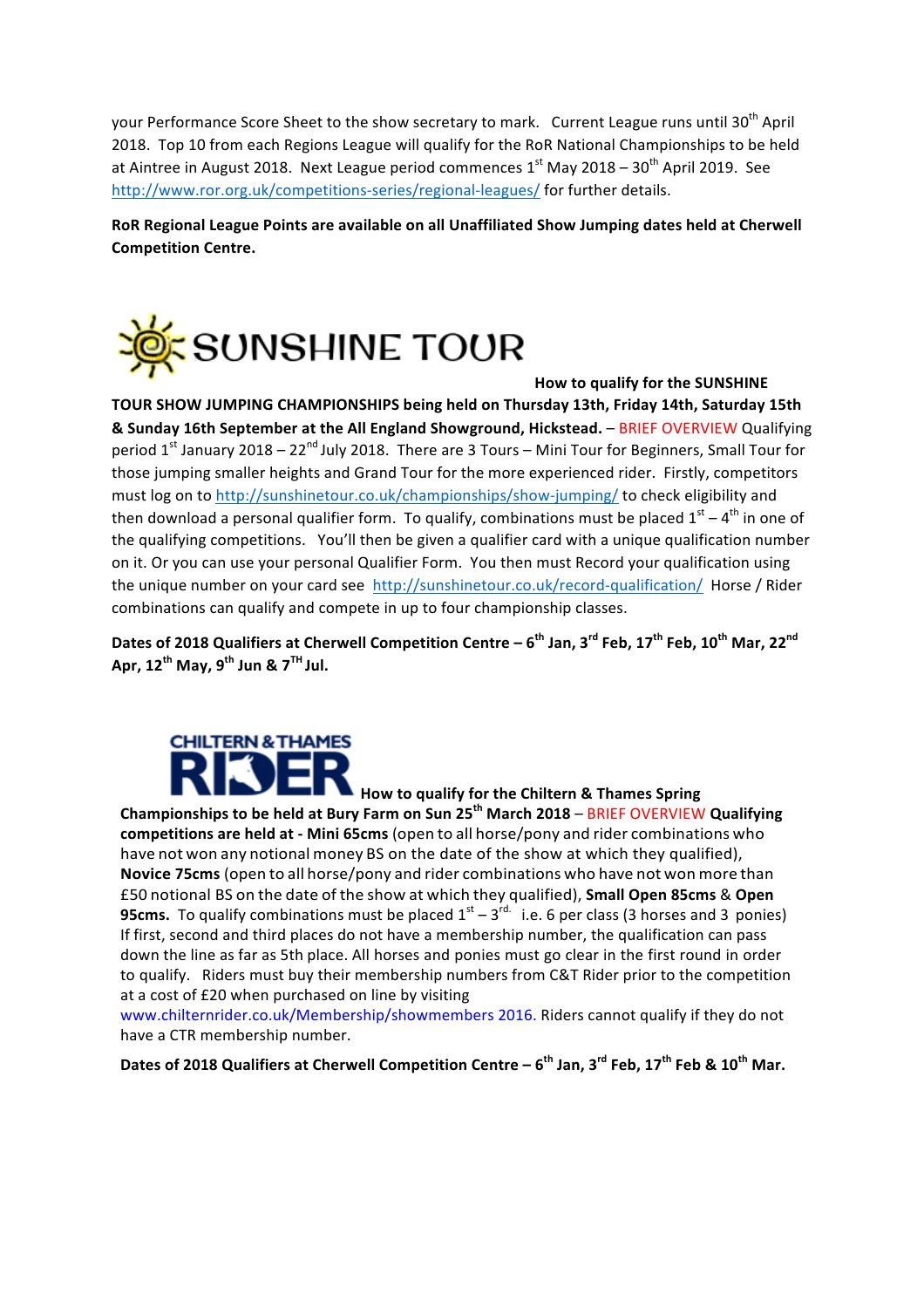

 $\overline{\triangle}$  How to qualify for the 2018 Great Midland Horse Show to be held at Onley **Grounds Complex on Sat 11<sup>th</sup> – Sun 12<sup>th</sup> August 2018** – BRIEF OVERVIEW. Qualifiers are held at 50cms – 1.10m and competitors must achieve one double clear. Qualification cards will be given out to competitors at the qualifying shows. See http://www.greatmidlandshorseshow.com/ for further information.

**Dates of 2018 Qualifiers at Cherwell Competition Centre – 10<sup>th</sup> Mar, 31<sup>st</sup> Mar, 22<sup>nd</sup> Apr, 13<sup>th</sup> May, 10th Jun & 7th July.**

## **DISCIPLINE - UNAFILIATED DRESSAGE**



How to qualify for The Cricklands Winter League Finals to be held on Friday **23rd – Sunday 25th March or The Championships of Great Britain, to be held on** Friday **28th - Sunday 30<sup>th</sup> September** – BRIEF OVERVIEW Horse/ Rider Combinations must achieve a least 58% in either Intro, Prelim, Novice or Elementary tests. Those successful will be given a Registration Card at the qualifying Venue. To enter go to www.cricklands.com and follow the link for Online Entries. Alternatively, complete the card, and then send it in to Cricklands. You will then be Qualified for the Cricklands Winter League Finals or the Championships of Great Britain. For qualifying restrictions and further information please follow

http://www.cricklands.com/assets/dressagechampsschedule.pdf



How to qualify for the FORCES EQUINE DRESSAGE Championships to be

**held in April 2018** – BRIEF OVERVIEW. Any rider who is a member of Forces Equine is required to obtain three 60% + Scores in – Intro, Prelim, Novice or Elementary between the qualifying dates of  $1<sup>st</sup>$  November 2017 –  $15<sup>th</sup>$  March 2018. Those riders who are part of the Armed Forces who are not members can still qualify providing membership is obtained before the championships.

**Dates of 2018 Qualifiers at Cherwell Competition Centre – 20<sup>th</sup> Jan, 10<sup>th</sup> Feb & 3<sup>rd</sup> Mar**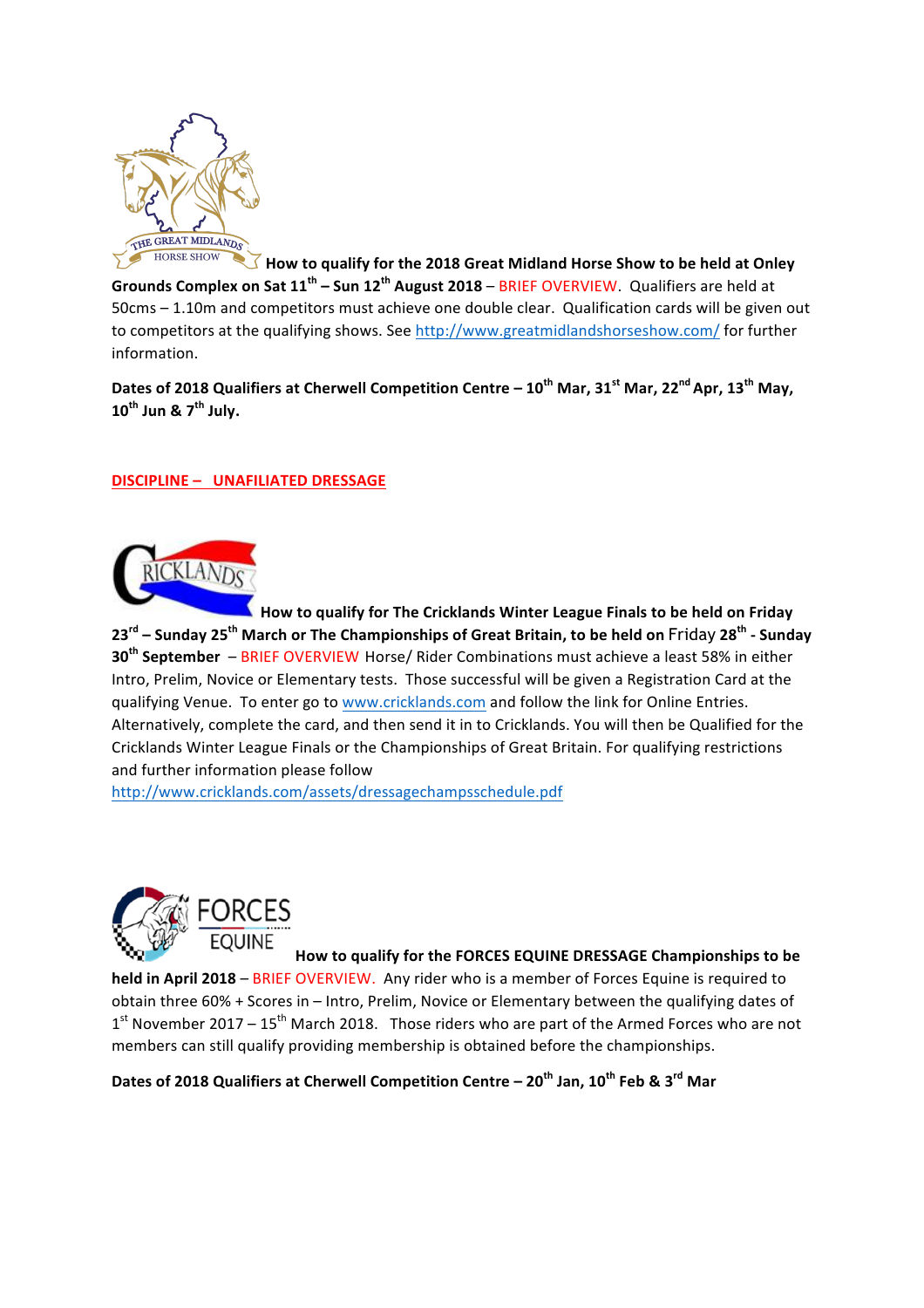

## **How to qualify for the SUNSHINE**

TOUR DRESSAGE CHAMPIONSHIPS being held on Thursday 13th, Friday 14th, & Saturday 15<sup>TH</sup> at **the All England Showground, Hickstead - BRIEF OVERVIEW.** There are championships for Intro, Prelim, Novice and Elementary, as well as a special championship just for Juniors. Firstly, competitors must log on to http://sunshinetour.co.uk/championships/dressage/ to check eligibility and then download a personal qualifier form. To qualify, combinations must be placed from  $1<sup>st</sup> - 4<sup>th</sup>$ in one of our qualifying competitions. You then must Record your qualification see http://sunshinetour.co.uk/record-qualification/ Horse / Rider combinations can qualify and compete in up to four championship classes plus open classes and arena familiarisation sessions.

**Dates of 2018 Qualifiers at Cherwell Competition Centre – 20<sup>th</sup> Jan, 10<sup>th</sup> Feb, 3<sup>rd</sup> Mar, 24<sup>th</sup> Mar, 5<sup>th</sup> May, 23rd Jun & 14th July.**



**How to qualify for the 2018 Great Midland Horse Show to be held at Onley Grounds Complex on Sat 11<sup>th</sup> – Sun 12<sup>th</sup> August 2018** – BRIEF OVERVIEW. Qualifiers are held at Intro – Medium. Competitors must achieve one score of 60% +. Qualification cards will be given out to competitors at the qualifying shows. See http://www.greatmidlandshorseshow.com/ for further information.

**Dates of 2018 Qualifiers at Cherwell Competition Centre**  $-3^{\text{rd}}$  **Mar, 24<sup>th</sup> Mar, 5<sup>th</sup> May, 23<sup>rd</sup> Jun & 14th July.**



**How to qualify for the Chiltern & Thames Spring** 

**Championships to be held at Bury Farm on Sat 24<sup>th</sup> March 2018 – BRIEF OVERVIEW Qualifying** competitions are held at Intro – Medium. Please see eligibility rules/restrictions by visiting http://chilternrider.com/championships/ To qualify 1st and 2nd place in each section of each class qualifies. At least 60% must be achieved by all qualifiers. If the winner and second placed have already qualified, the qualification goes down the line to the next best tests, but those tests **must be at least 60%.** If more than 10 entries in the class,  $1^{st}$   $2^{nd}$  and  $3^{rd}$  qualify.  $*$ The Best Junior also **qualifies but the junior must achieve 60%.** Riders must be CTR Members for the 2017/18 winter & summer seasons before competing in qualifying classes. CTR Members hip numbers must be stated on entry form. Membership costs £20 and lasts for the period leading up to the Championships. Please see http://www.chilternrider.com/webshop/memberships/memberships/

**Dates of 2018 Qualifiers at Cherwell Competition Centre – 20th Jan, 10th Feb & 3rd Mar.**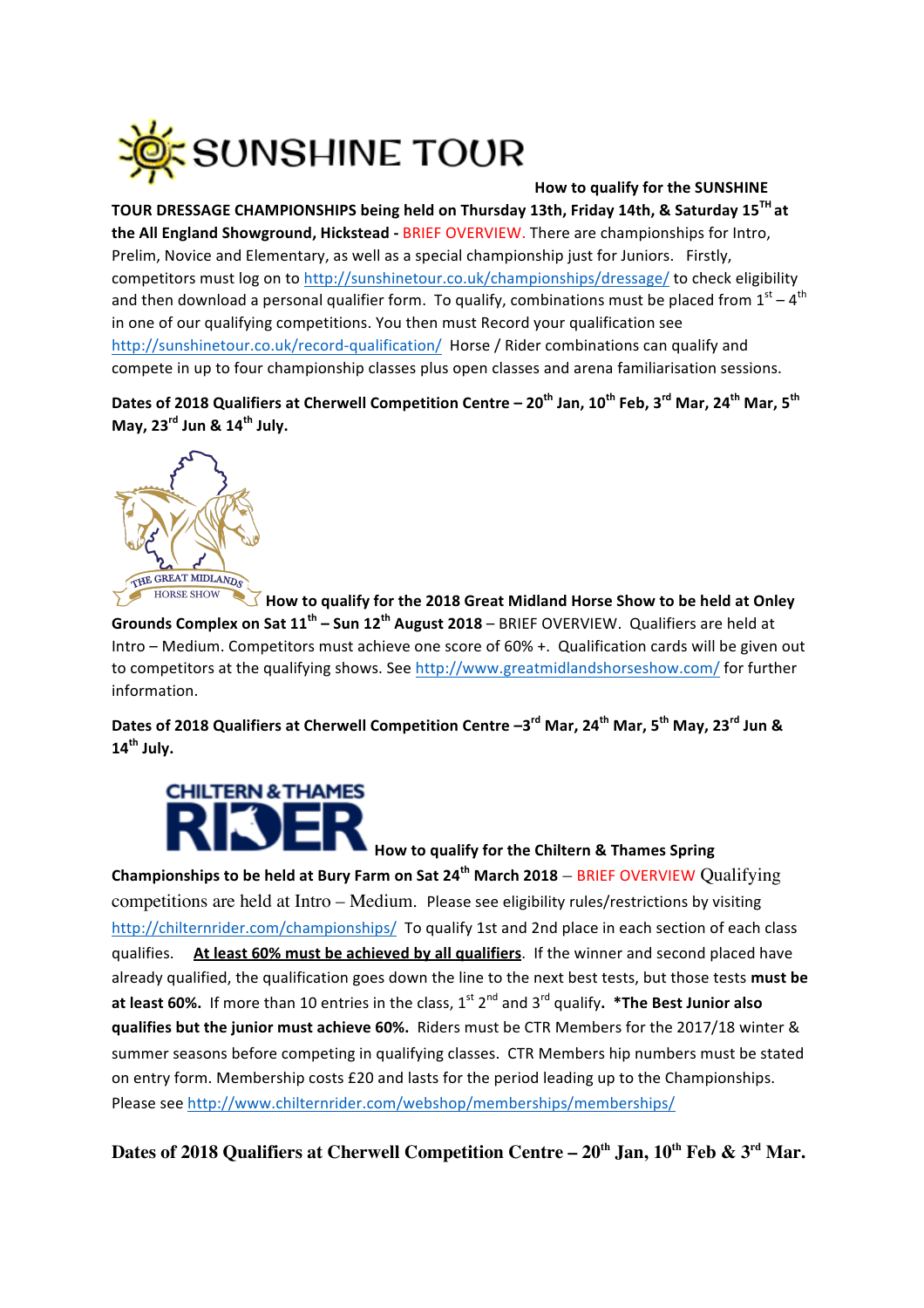

How to gain points for the Retraining of Racehorses (RoR) Regional Points League  $-$ BRIEF OVERVIEW Cherwell Competition Centre is a registered RoR Venue. For horses that have raced or not raced in GB. Horses must be registered with RoR competition membership. Please hand in your Performance Score Sheet to the show secretary to mark. Current League runs until 30<sup>th</sup> April 2018. Top 10 from each Regions League will qualify for the RoR National Championships to be held at Aintree in August 2018. Next League period commences  $1<sup>st</sup>$  May 2018 – 30<sup>th</sup> April 2019. See http://www.ror.org.uk/competitions-series/regional-leagues/ for further details.

RoR Regional League Points are available on all Unaffiliated Dressage dates held at Cherwell **Competition Centre.**

## **DISCIPLINE - SHOWING**



**How to qualify for the 2018 Great Midland Horse Show to be held at Onley Grounds Complex on Sat 11<sup>th</sup> – Sun 12<sup>th</sup> August 2018** – BRIEF OVERVIEW. Showing anyone placing  $1<sup>st</sup>$  - 3rd place in any showing class. Qualification cards will be given out to competitors at the qualifying shows. See http://www.greatmidlandshorseshow.com/ for further information.

## **Dates of 2018 Qualifiers at Cherwell Competition Centre – 25<sup>th</sup> Feb**



How to qualify for the Trailblazers Championships to be held at Stoneleigh Park

**on 28<sup>th</sup>** – 29<sup>th</sup> **July** – **BRIEF OVERVIEW** The 4 highest placed combinations will qualify from each Showing & Working Hunter Qualifier for the Trailblazers Championship Finals regardless of the number of entries in the Qualifier. Once qualifying partnerships have purchased their qualification card and sent it to the Trailblazers Show Secretary they are permitted to enter any Showing or Working Hunter Class for which they are eligible to compete in. For further details see http://www.trailblazerschampionships.com/competitions/showing-working-hunter.php

**Dates of 2018 Qualifiers at Cherwell Competition Centre – 25<sup>th</sup> Feb**